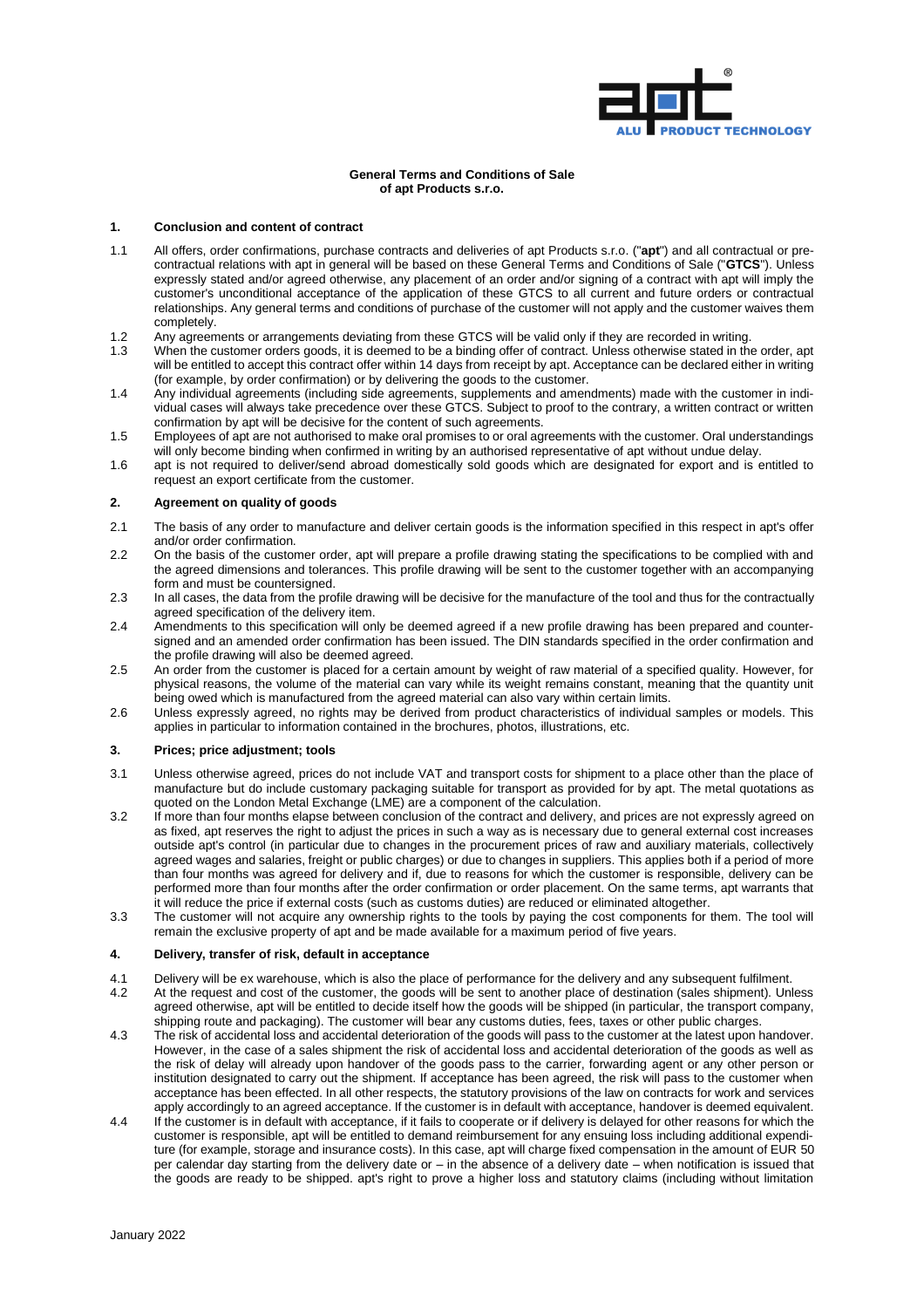

reimbursement of additional expenses, reasonable compensation, termination) will remain unaffected, but the fixed compensation will be set off against further monetary claims. The customer will be permitted to prove that apt did not suffer any loss or that the loss suffered was substantially less than the above fixed compensation.

4.5 apt will be liable for transport damage only if a proper statement of the facts in text form is submitted within undue delay and the damage incurred is directly attributable to the transport commissioned by apt. If the goods are taken back for reasons for which apt is not responsible, the customer will bear all risks until the goods arrive at apt's factory.

#### <span id="page-1-1"></span>**5. Customer's claims for defects**

- 5.1 The customer's rights in respect of defects of quality and title (including incorrect delivery and insufficient quantities, improper assembly, or inadequate instructions) are subject to statutory requirements unless otherwise stated in these GTCS. The basis for liability for defects is, above all, the agreement made with regard to section [2](#page-0-0) of these GTCS.
- 5.2 apt exclusively warrants that the goods have the quality agreed upon conclusion of the contract and are suitable for the use expressly agreed upon in the contract (including in the product specifications or in the product description). apt reserves the right to make changes to the design and/or execution that do not impair either the functionality or the value of the delivery item and do not constitute a defect. apt does not accept any liability for defects that arise after handover to or acceptance by the customer as a result of natural wear and tear, incorrect or negligent handling, improper storage, unsuitable or improper use, inadequate maintenance or non-compliance with the instructions for processing and use. If the delivery is made according to customer drawings, specifications, samples, etc., the customer assumes the risk of suitability for the intended use. If the customer or third parties carry out unauthorised conversions, repairs or changes to the goods, there will also be no warranty for any resulting defects.
- 5.3 Unless it has been expressly agreed that acceptance must take place, the customer must inspect the goods delivered in accordance with section 2104 Czech Civil Code without undue delay after delivery to it or to a third party designated by it and report any defects without undue delay. Section 2102 and section 2103 Czech Civil Code remain unaffected. Such notification must be in writing/text form and, in the interest of time, must be made by email or fax. Notification must be sent without undue delay, but at the latest within five working days after delivery or – if the defect was not apparent during inspection after delivery - without undue delay after the defect has been detected, but at the latest three days after the defect has been detected.
- 5.4 The customer will be entitled to inspect the goods at apt's site at its own expense. The customer's obligation to accept the goods in good time remains unaffected.
- 5.5 If the customer fails to carry out a proper inspection and/or provide notification of defects, apt will not be liable for a defect not reported or not reported in good time or properly in accordance with the statutory provisions.
- 5.6 Goods processed in whole or in part will be deemed accepted and the warranty will be excluded unless the defect can be detected only through or during processing. The customer will bear the burden of proof for this.
- 5.7 Claims arising from recourse against suppliers do not apply if the defective goods have been further processed by the customer or another company, for example if they have been incorporated into another product. In any event, this has no effect on the special statutory provisions covering final delivery of unprocessed goods to a consumer, even if the consumer has processed them further (recourse against suppliers).
- 5.8 Minor deviations and/or deviations customary in the industry, in particular quality differences in colour, size, etc. do not constitute a defect.
- 5.9 If the delivered item is defective, apt will be entitled, at its discretion, to subsequently fulfil the contract by either remedying the defect (rectification) or delivering a defect-free item (replacement delivery). apt's right to refuse subsequent fulfilment under statutory conditions will remain unaffected.
- <span id="page-1-0"></span>5.10 apt will be entitled to make the subsequent fulfilment owed conditional upon the customer paying the purchase price due. The customer will be entitled, however, to retain an amount of the purchase price which is proportionate to the defect. The customer must grant apt the time and opportunity required for the subsequent fulfilment owed, and in particular provide it with the rejected goods for inspection purposes. In the event of a replacement delivery, the customer must return the defective item to apt beforehand. Subsequent fulfilment will include neither removal of the defective item nor reinstallation if apt was not originally required to carry out installation.
- 5.11 Subsequent fulfilment will be deemed to have failed only after two unsuccessful attempts at subsequent fulfilment. If subsequent fulfilment has failed or if the customer has set a reasonable deadline for subsequent fulfilment and such deadline has expired without success or if there is no statutory obligation to set a subsequent deadline, the customer may decide either to rescind the purchase contract or to reduce the purchase price in accordance with the statutory provisions.
- 5.12 apt will bear or reimburse the expenses required for the purpose of inspection and subsequent fulfilment, in particular transport, travel, labour and material costs and, if applicable, removal and installation costs in accordance with the statutory provisions if there is actually a defect. Otherwise, apt may demand that the customer reimburse the costs incurred as a result of the unjustified request for rectification of the defect (in particular inspection and transport costs), unless the lack of defectiveness was not identifiable for the customer. The customer's follow-up work, such as reworking, wages for work, sorting and storage costs is not reimbursable.
- 5.13 In urgent cases, for example where operational safety is at risk or to avert disproportionately high damage, the customer will be entitled to remedy the defect itself and to demand reimbursement from apt of the expenses objectively necessary for this. apt must be informed of any such self-help remedy without undue delay, if possible in advance. There will be no right of self-help remedy if apt were entitled to refuse corresponding subsequent fulfilment.
- 5.14 No rights may be derived from defective partial deliveries with regard to the remaining partial deliveries. Complaints may not be made about subsequent deliveries on account of defects from partial deliveries already received that are known or should have been known to the customer at the time of dispatch and which were not reported to apt with due care and/or properly within a reasonable period of time (sections 2103, 2112 Czech Civil Code).
- 5.15 If the customer is in default with significant obligations owed to apt, rectification of defects or replacement delivery may be refused. The rights of the customer pursuant to sectio[n 5.10](#page-1-0) of these GTCS will remain unaffected.
- 5.16 Complaints about invoices must be submitted in writing within 14 days of them being delivered.<br>5.17 The customer will have no claims for compensation or reimbursement of futile expenses when
- The customer will have no claims for compensation or reimbursement of futile expenses when there are defects except in accordance with the provisions under sectio[n 8.](#page-2-0)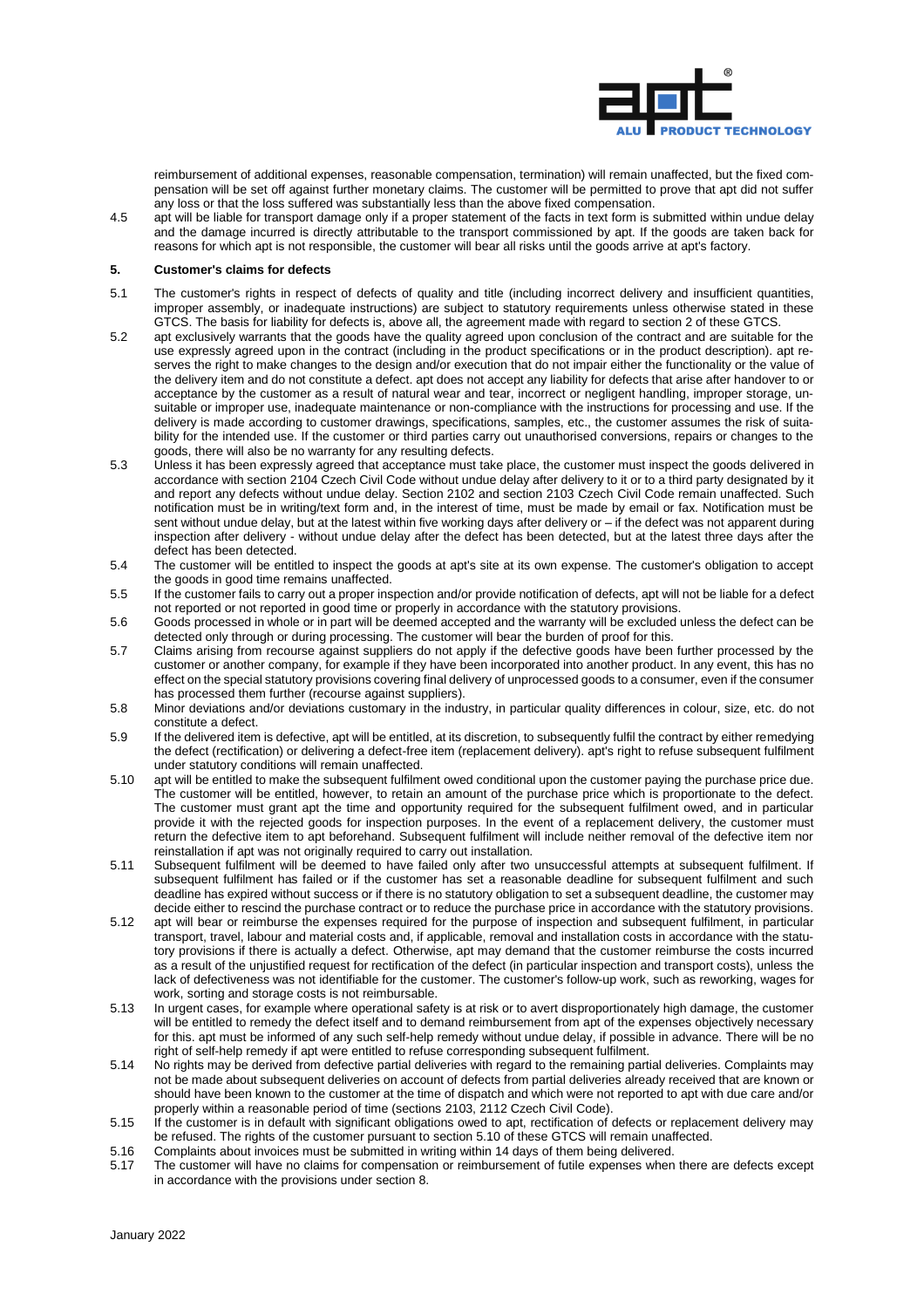

### **6. Delivery, purchase and call-off periods**

- 6.1 Delivery will be ex warehouse, which is also the place of performance for the delivery and any subsequent fulfilment. Delivery periods will apply to the time of transport ex works.
- 6.2 The delivery periods will be dependent on the circumstances prevailing at the time of conclusion of the contract and on the information and goods available and will be set on the assumption that apt will not encounter any difficulties with delivery. The delivery periods will commence at the earliest when the customer has fulfilled any duties to cooperate, in particular when it has supplied parts, drawings, documents and information to be delivered.
- 6.3 Unless expressly stated otherwise, the stated delivery periods are only estimates. If the stated period is exceeded, apt will be in default only after a written reminder.
- 6.4 If the delivery period is exceeded for reasons that are not attributable to apt, this will in no case constitute grounds for rescission of the contract and/or compensation.
- 6.5 The customer must collect the goods within the agreed delivery period. Otherwise, apt reserves the right to demand the purchase price (of the uncollected part) without issuing a prior reminder. If the customer nevertheless remains the debtor of the purchase price, the products will be deemed accepted.
- 6.6 Unless expressly ruled out, apt will have the right to make partial deliveries. Call-off and specification of individual partial deliveries must be submitted in as equal periods and quantities as possible and in such a timely manner that proper manufacture and delivery is possible within the contractual period.
- 6.7 If, despite a written request, no call-off and specification of contractually agreed call-off times are submitted, apt may, without prejudice to statutory rights to compensation and rescission, after three months, itself determine the quantity and timing of partial deliveries within reasonable limits. apt reserves the right to deliver raw materials.
- 6.8 The rights of the customer pursuant to section 8 of these GTCS and the statutory rights of apt, particularly in the event of an exclusion of the duty to perform (for example due to impossibility or unreasonableness of performance and/or subsequent fulfilment), will remain unaffected.

### **7. Infringement of the rights of third parties**

- 7.1 If an order is to be executed according to drafts, drawings, samples or other instructions of the customer, the customer assures that no intellectual or industrial property rights or other rights of third parties will be infringed thereby.
- 7.2 If deliveries are made in accordance with drawings, samples or other information provided by the customer and if patent rights, trademark rights, design rights or other rights of third parties are infringed thereby, the customer will be liable to apt for any resulting damage and loss of profit. apt is not required to check any third-party property rights.
- 7.3 The customer will indemnify apt against all claims by third parties for infringement of intellectual or industrial property rights or other rights and will reimburse all costs and expenses for legal defence.

# <span id="page-2-0"></span>**8. Other liability**

- 8.1 Unless set out otherwise in these GTCS or the provisions below, apt will be liable for any breach of contractual and noncontractual duties as provided for by statute.
- <span id="page-2-1"></span>8.2 apt will be liable for damages in the context of fault liability for intent and gross negligence, irrespective of the legal grounds.
- <span id="page-2-2"></span>8.3 In the event of simple negligence, apt will be liable, subject to a milder level of liability pursuant to statute (for example, for diligence in its own matters), only
	- (a)  $\check{\phantom{\phi}}$  for any damage resulting from injury to life, limb or health,
	- (b) for damage resulting from the significant breach of a material contractual duty (obligation which is essential for the proper performance of the contract and on the fulfilment of which the customer regularly relies and is entitled to rely); in this case, however, apt's liability is limited to foreseeable damage that typically occurs.
- 8.4 The limitations of liability resulting from sectio[n 8.2](#page-2-1) an[d 8.3](#page-2-2) also apply to breaches of duty by or in favour of persons whose fault apt is responsible for according to statutory provisions. They do not apply if apt has fraudulently concealed a defect or assumed a warranty for the quality of the goods or for claims of the customer for damage caused by product's defect (sections 2939 – 2943 Czech Civil Code).
- 8.5 The customer can only rescind or terminate the contract owing to a breach of duty which is not attributable to a defect if responsibility for the breach of duty lies with apt. The customer does not have a right to terminate the contract for other than statutory reasons. In all other respects, the statutory provisions and legal consequences apply.

### **9. Extended and prolonged reservation of title**

- 9.1 apt reserves title (section 2132 Czech Civil Code) in the goods sold ("**reserved goods**") until all of its current and future claims, including interest and costs, arising from the contractual relationship and an ongoing business relationship (secured claims), including all balance claims from current accounts, are paid in full.
- 9.2 The reservation of title will also apply to apt's existing and future claims against the customer because the customer does not or has not fulfilled one or more of its obligations to apt under the aforementioned contracts.
- <span id="page-2-3"></span>9.3 The goods which are subject to reservation of title may not be pledged to third parties or assigned as collateral until the secured claims have been paid in full.
- 9.4 The customer must inform apt in writing without undue delay if an application is filed to open insolvency proceedings against the customer's assets or if third parties attempt to access the reserved goods (for example, seizures).
- <span id="page-2-4"></span>9.5 If the customer's conduct is in breach of the contract, in particular if the customer does not pay the purchase price due, apt will be entitled to rescind the contract or/and demand return of the goods on grounds of reservation of title. The demand for return does not at the same time include the declaration of rescission; apt is in fact entitled to only demand the return of the goods and to reserve the right of rescission. If the customer does not pay the purchase price due, apt may assert these rights immediately without the need to set a further deadline. If the customer does not comply with apt's demand for return, apt will be additionally entitled to charge the customer a contractual penalty of € 500.00 per day from the day of the demand for return.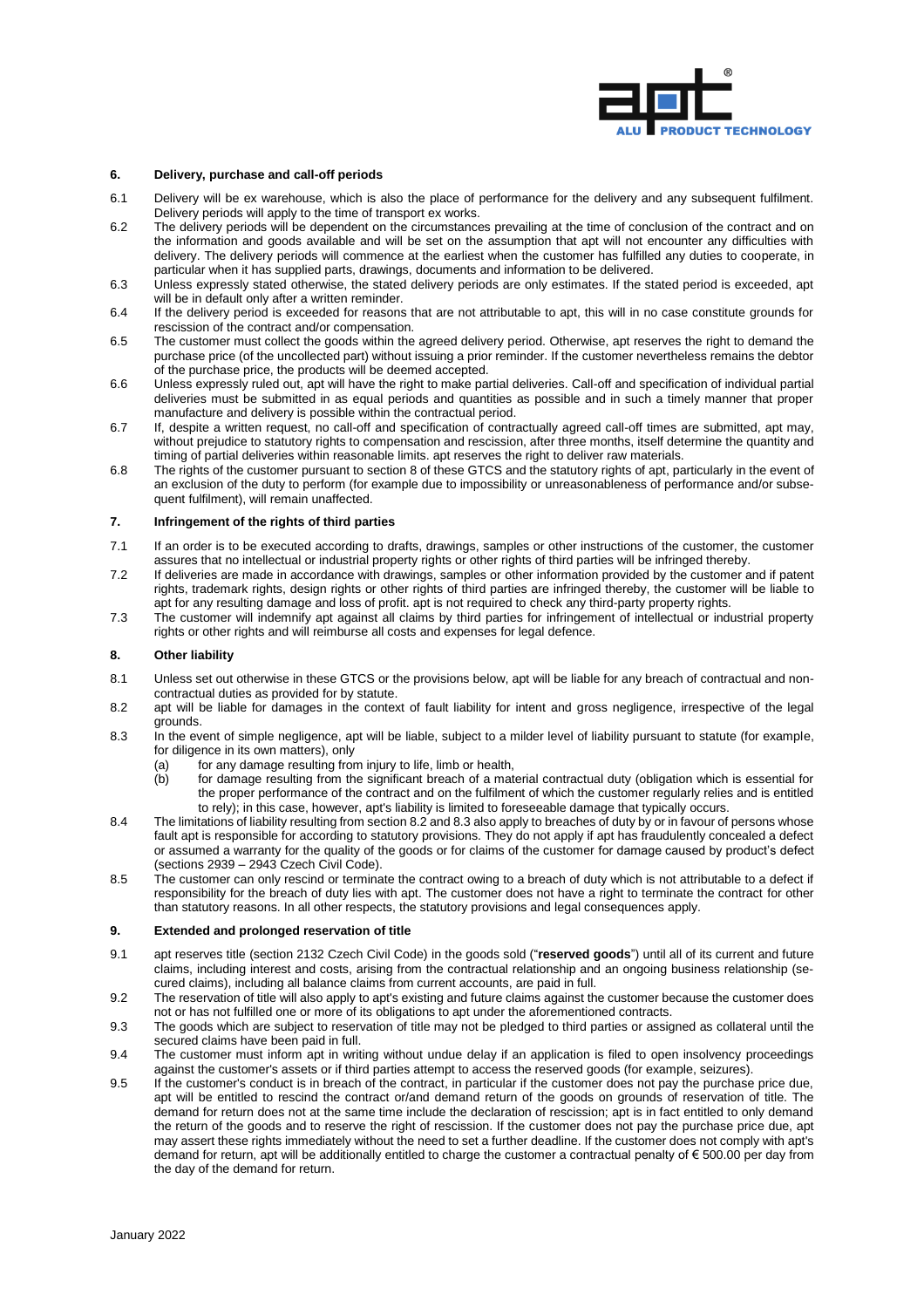

- 9.6 Until revoked in accordance with [\(c\)](#page-3-0) below, the customer will be entitled to sell on and/or to process the goods under reservation of title in the ordinary course of business. In such cases, the provisions below will apply in addition:
	- (a) The reservation of title extends to the products which are the result of processing (section 1074 Civil Code) or mixing (section 1078 Czech Civil Code) of apt's goods at their full value, whereby apt will be considered the manufacturer. If the reserved goods are processed or mixed with the goods of third parties and the ownership right of the latter still exists, apt will acquire co-ownership of such processed, mixed or combined goods in proportion to the invoice value. In other respects, the same will apply to the processed and mixed product as to the reserved goods.
	- (b) The customer hereby assigns to apt as collateral any claims against third parties (section 2040 Czech Civil Code) resulting from the sale of the reserved goods or the product in their entirety or in the amount of apt's co-ownership share, if any, in accordance with the previous paragraph. apt accepts the assignment. The customer's obligations set out in section [9.3](#page-2-3) will also apply in respect of the assigned claims.
	- (c) The customer remains authorised to collect the claim in addition to apt. apt undertakes not to collect the claim as long as the customer meets its payment obligations towards apt, there is no impairment in its ability to pay and apt does not assert its reservation of title by exercising a right in accordance with sectio[n 9.5.](#page-2-4) However, if this is the case, apt may demand that the customer notifies apt of the claims assigned and their debtors, that it provides apt with all data required to collect the claims, the associated documents and notifies the debtors (third parties) of the assignment. Furthermore, in this case apt is entitled to revoke the customer's authority to further sell and process the reserved goods.
	- (d) If the realisable value of the collateral due to the customer exceeds the claims by more than 10 %, apt will release collateral at its discretion and at the request of the purchaser.
- <span id="page-3-0"></span>9.7 The customer is required to handle the reserved goods with care, to store them separately from other goods and to insure them properly against theft, damage and destruction. The customer's obligations set out in section [9.3](#page-2-3) will also apply in respect of claims under insurance policies for theft, damage and destruction of the reserved goods. The customer hereby assigns to apt, as collateral, the customer's claims against its insurer resulting from damage to and loss of the reserved goods or the product in their entirety or in the amount of apt's co-ownership share, if any, in accordance with the previous paragraph. apt accepts the assignment. A claim to payment for damage to and loss of the reserved goods will substitute the reserved goods. At apt's first request, the customer must provide any cooperation apt requires to ensure that such payments are made to apt or to provide collateral for such payments in favour of apt.
- 9.8 The customer must inform apt without undue delay if a third party carries out enforcement proceedings on the reserved goods, on the assigned claims or other collateral, and must supply the documents required for intervention. This also applies to impairments of any other kind. The costs of out-of-court efforts for release and recovery will be borne by the customer. This also applies to the costs of a justified court intervention (third-party action in opposition) if these cannot be recovered from the third party.

# **10. Terms of payment, default with payment**

- 10.1 Unless other payment agreements are made, apt's invoices will be due immediately and be payable without deduction within 30 days of delivery and receipt of the invoice.
- 10.2 Payment must be made into the account specified by apt in Germany and in euros, unless apt has stated in writing that payment must be made in a different currency. The date on which the payment is credited to apt's account determines whether the payment deadline has been met.
- 10.3 Once this deadline has expired, the customer will be in default without any need for apt to issue a separate reminder. During the period of default, the purchase price will bear interest at the statutory default rate (section 1970 Czech Civil Code in connection with section 2 of Government Decree no. 351/2013 Coll.) from the due date. apt reserves the right to claim further compensation for loss incurred as a result of default (section 1971 Czech Civil Code) and statutory interest after the due date (section 1970 Czech Civil Code in connection with section 2 of Government Decree no. 351/2013 Coll.).
- 10.4 However, apt will be entitled to make delivery in whole or in part only against advance payment or to request additional collateral at any time, even during an ongoing business relationship, and in particular if there are doubts about the customer's solvency or financial stability. The same will apply if there is no credit insurance in place in apt's favour for a business relationship between apt and the customer or if such credit insurance subsequently lapses.
- 10.5 The customer is entitled to rights of set-off or retention only to the extent its claim is final and absolute or undisputed. In the event of defects in the supply, the customer's counter-claims will remain unaffected, including without limitation in the context of section [5.](#page-1-1)10 of these GTCS.
- 10.6 If apt pursues a claim out of court, using the assistance of a lawyer or a debt collection agency, due to a default in payment by the customer, the customer must reimburse apt the amount of 15 % of the open invoice amount, but no less than EUR 350.00, with apt's right to assert the higher actual amount of loss remaining unaffected. The customer will be permitted to prove that the loss incurred is lower.
- 10.7 In the case of partial deliveries and partial payments, apt will be entitled to withhold further partial deliveries if the customer is in default with a partial payment. If the customer is in default with at least two partial payments, apt will be entitled to declare the entire amount and claims resulting from other delivery relationships, if any, due with immediate effect.
- 10.8 If the customer does not fulfil its payment obligations towards apt or does not provide sufficient collateral for the claims due when being so requested, apt may, within 14 days of setting a deadline in writing and without prejudice to its claim for compensation, suspend performance of its contractual obligations and rescind the contract in whole or in part with immediate effect. The compensation claim amounts to a fixed rate of 15 % of the price of the undelivered goods. apt's right to prove a higher loss and statutory claims (including without limitation reimbursement of additional expenses, reasonable compensation, termination) will remain unaffected, but the fixed rate will be set off against further monetary claims.
- 10.9 The customer will be permitted to prove that apt did not suffer any loss at all or that any loss suffered was substantially less than the above fixed rate.
- <span id="page-3-1"></span>10.10 The dispensability of setting a time limit will remain unaffected.